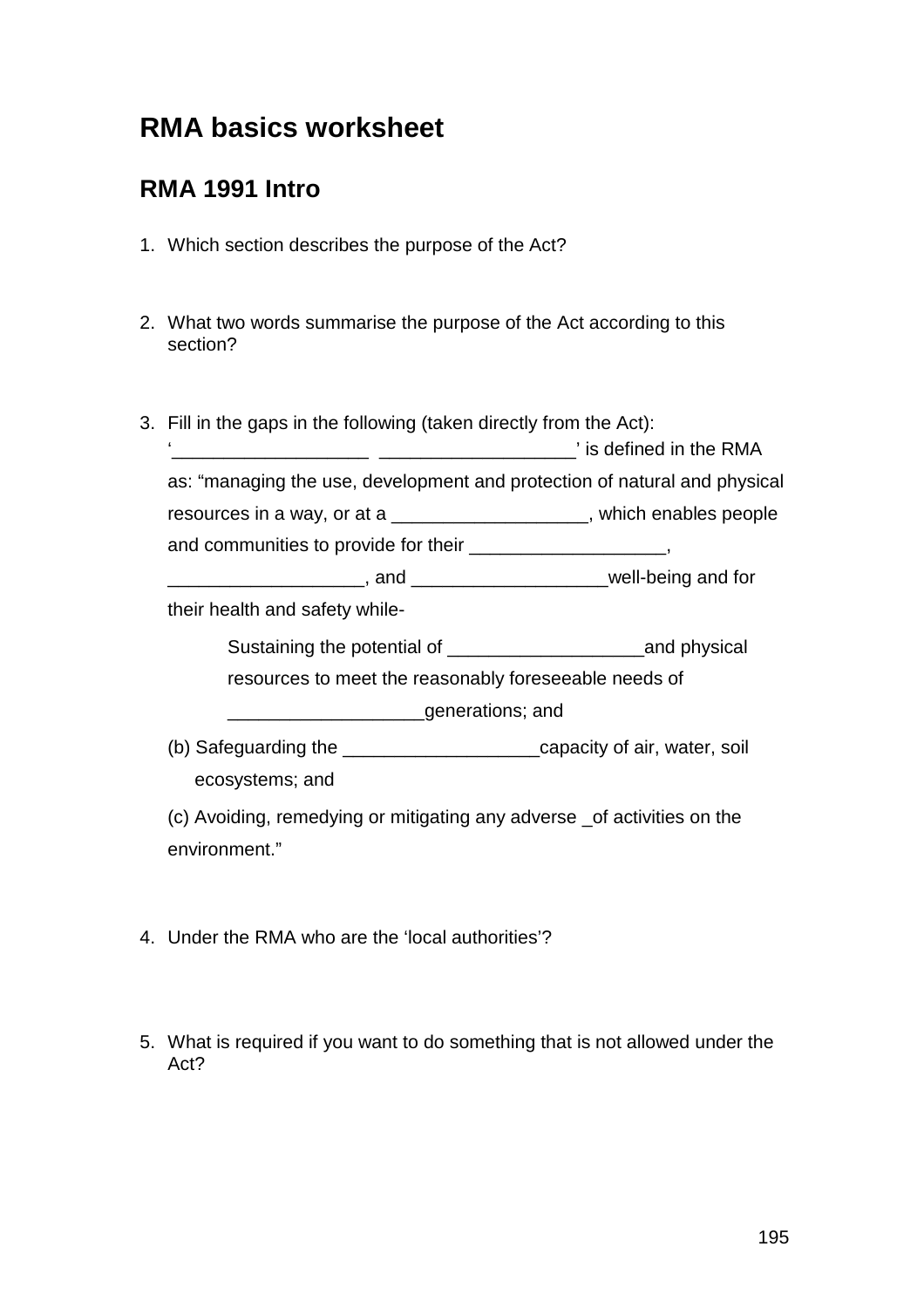### **Resource Consents**

- 1. Who issues resource consents?
- 2. When would a land use consent be required?
- 3. True or false? **Subdivision consents**: are required for any subdivision of land which infringes a rule in a District Plan (almost all subdivisions need a subdivision consent)
- 4. Fill in the gaps: \_\_\_\_\_\_\_\_\_\_\_\_\_\_\_\_\_\_\_**permits**: are required for \_\_\_\_\_\_\_\_\_\_\_\_\_\_\_\_\_\_\_, using, damming or \_\_\_\_\_\_\_\_\_\_\_\_\_\_\_\_\_\_\_water, or heat or energy from water, where these activities are not expressly provided for as a permitted activity in a Regional Plan (activities that might require a water permit include diverting the flow of a river for irrigation or building a dam for water retention)
- 5. True or false? **Coastal permits** are sometimes needed for activities in the coastal marine area (which is basically defined as the area below the low tide mark) which is not expressly provided for as a permitted activity in a district plan (examples of activities that typically require a coastal permit are erecting a jetty, building a marina, dredging the sea floor).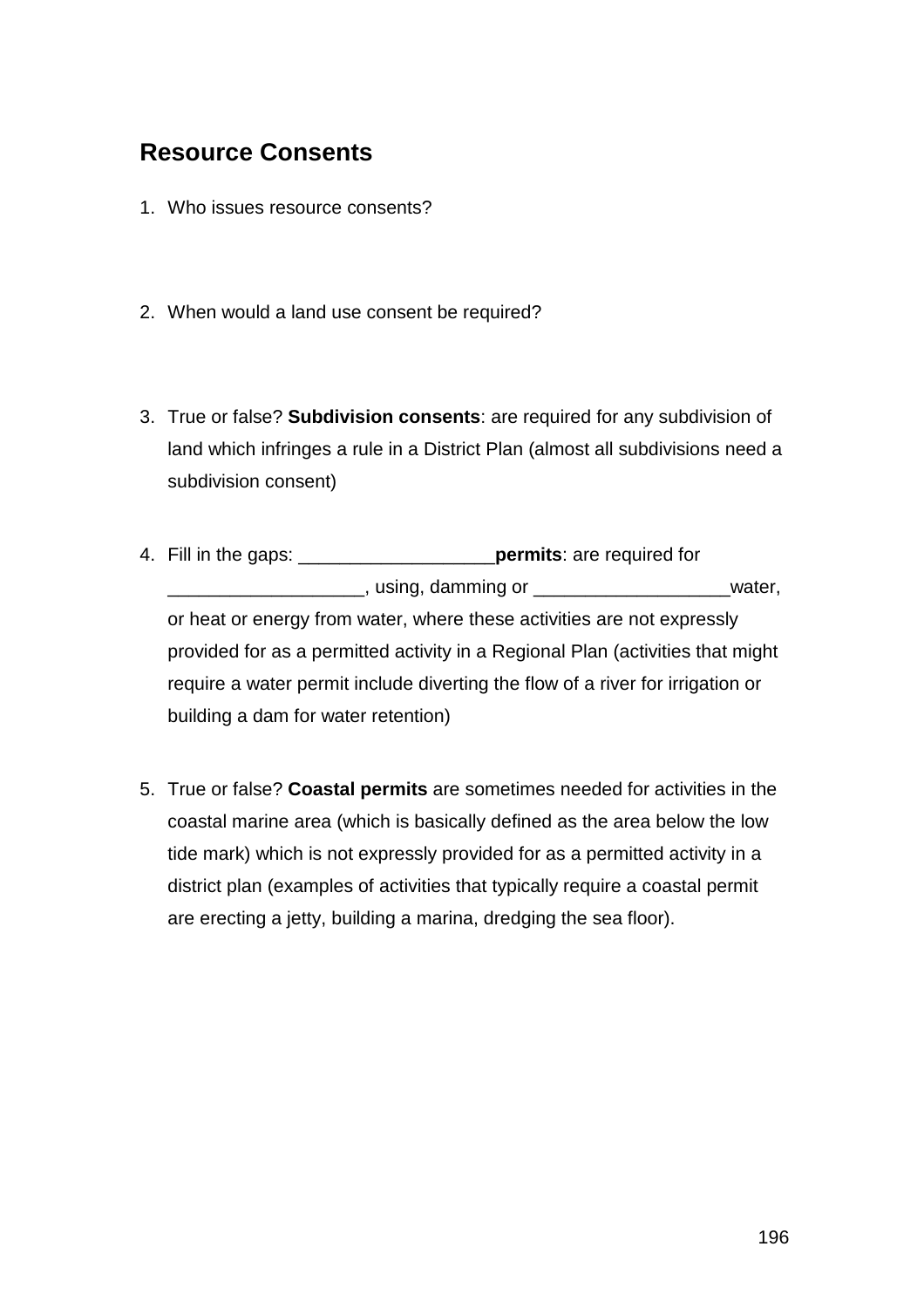# **Types of activities**

- 1. What plans describe what a developer can and can't do?
- 2. How many types of activity labels are there under the RMA 1991?
- 3. True or false? **Permitted activities**: are those where a consent is always required and there will be some stipulations on how the activity is conducted.
- 4. For which three types of activity label are you most likely to need a resource consent?

5. Fill in the gap: \_\_\_\_\_\_\_\_\_\_\_\_\_\_\_\_\_\_\_activities: are not allowed and no consent can be applied for.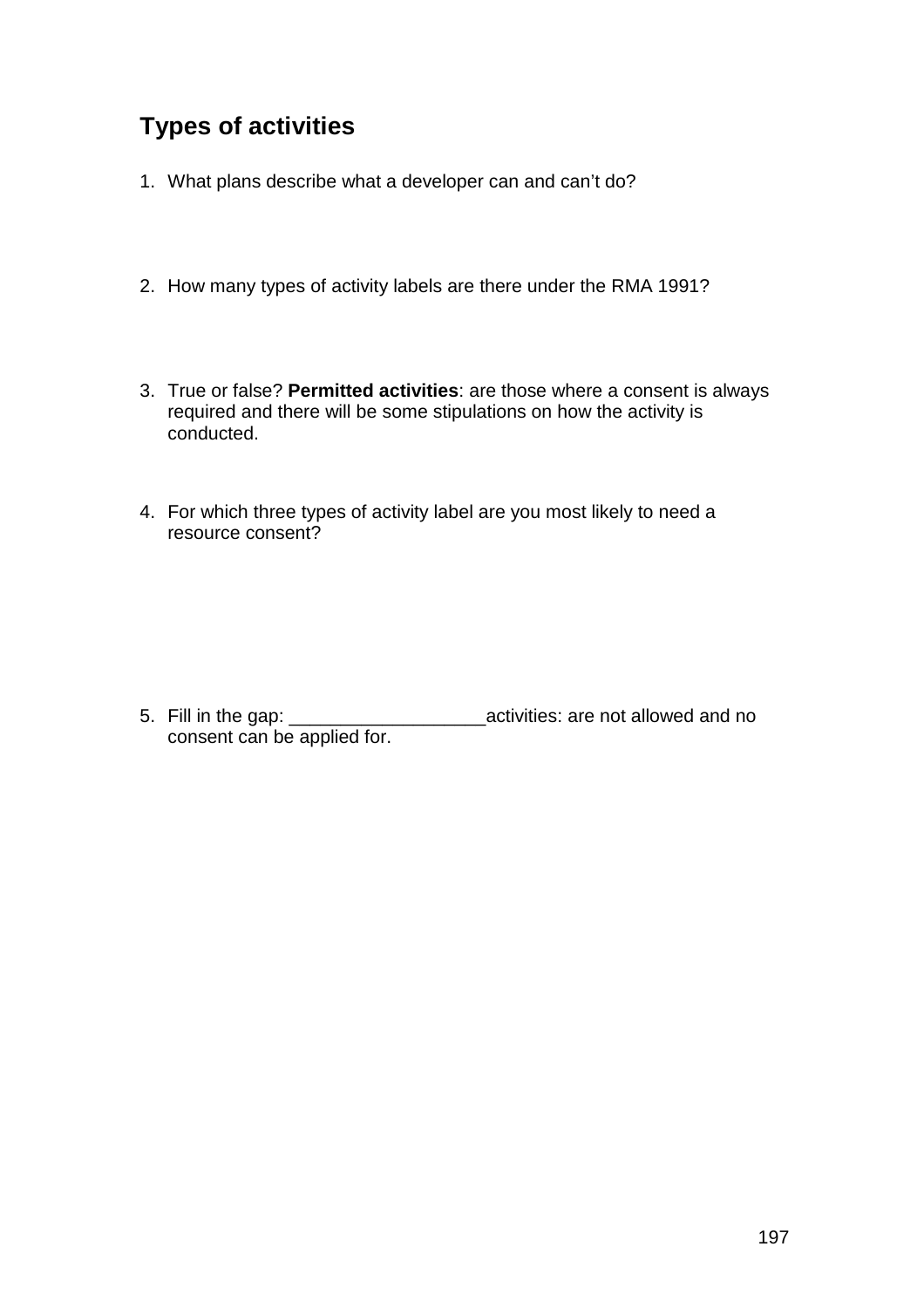# **Consent process**

1. Draw a simple flow chart of the consent process. Your diagram should start with the application and finish with the decision by council (successful or unsuccessful).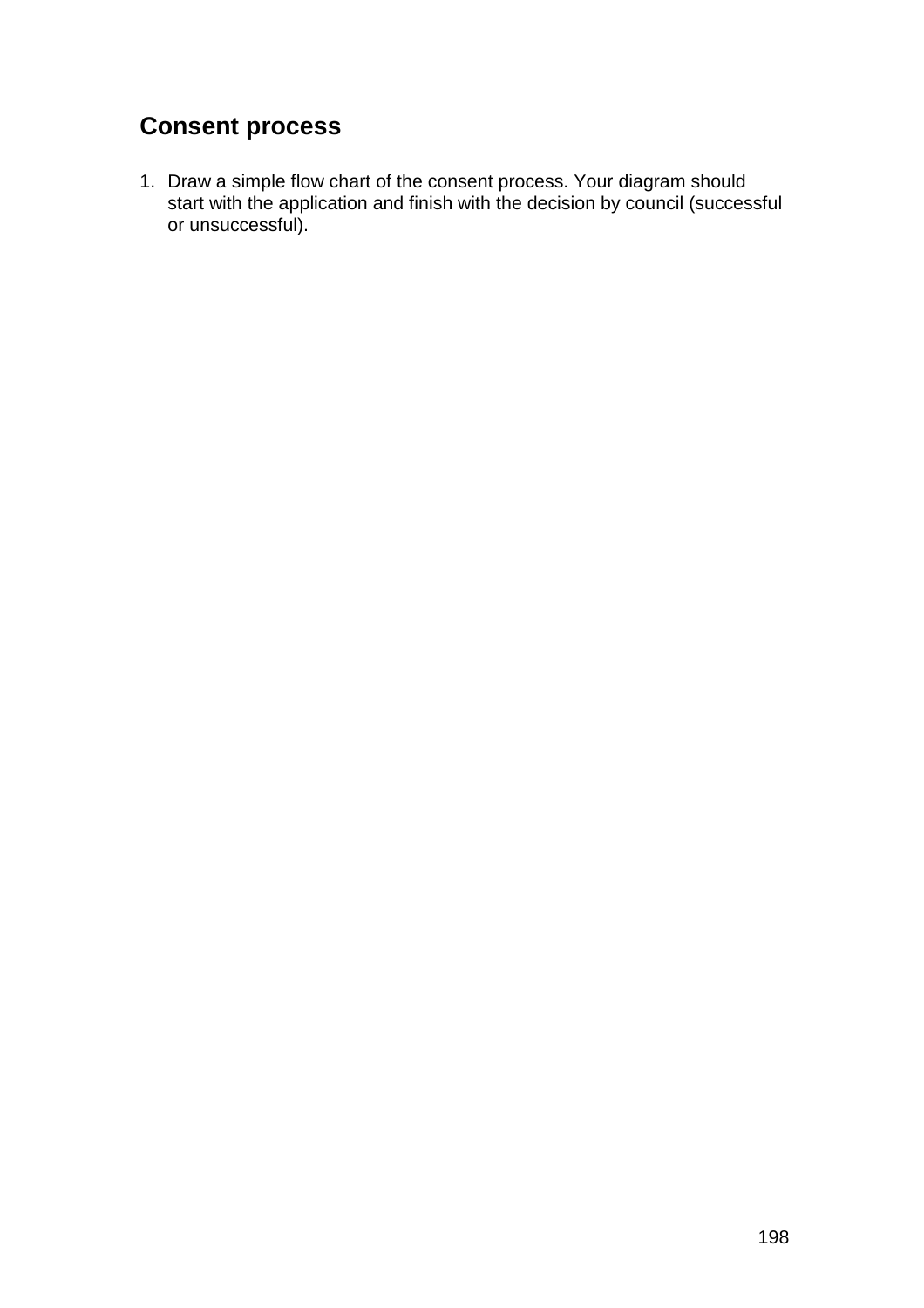#### **How decisions are made**

- 1. Which sections of the Act are particularly important for decision makers when making decisions about consent applications under the Act?
- 2. Which section is the most important for decision makers as it states the overall purpose of the Act?
- 3. What is the purpose of sections 104 and 105 of the Act?
- 4. True or false? Under sections 104 and 105 decision makers must have regard to any actual or potential effects on the environment.
- 5. Fill in the gaps:Sections 104 and 105 of the Act include the following matters which the authority must have regard to include:
	- Any relevant provision of a \_\_\_\_\_\_\_\_\_\_\_\_\_\_\_\_\_\_\_environmental standard, other regulations, a national policy statement including the New Zealand Coastal Policy Statement, the

\_\_\_\_\_\_\_\_\_\_\_\_\_\_\_\_\_\_\_policy statement and any proposed regional policy statement

- Any relevant provisions of applicable \_\_\_\_\_\_\_\_\_\_\_\_\_\_\_\_\_\_\_or proposed plans
- Any \_\_\_\_\_\_\_\_\_\_\_\_\_\_\_\_\_\_\_\_\_\_\_\_\_\_\_\_\_\_matters the consent authority considers relevant and reasonably necessary to determine the application